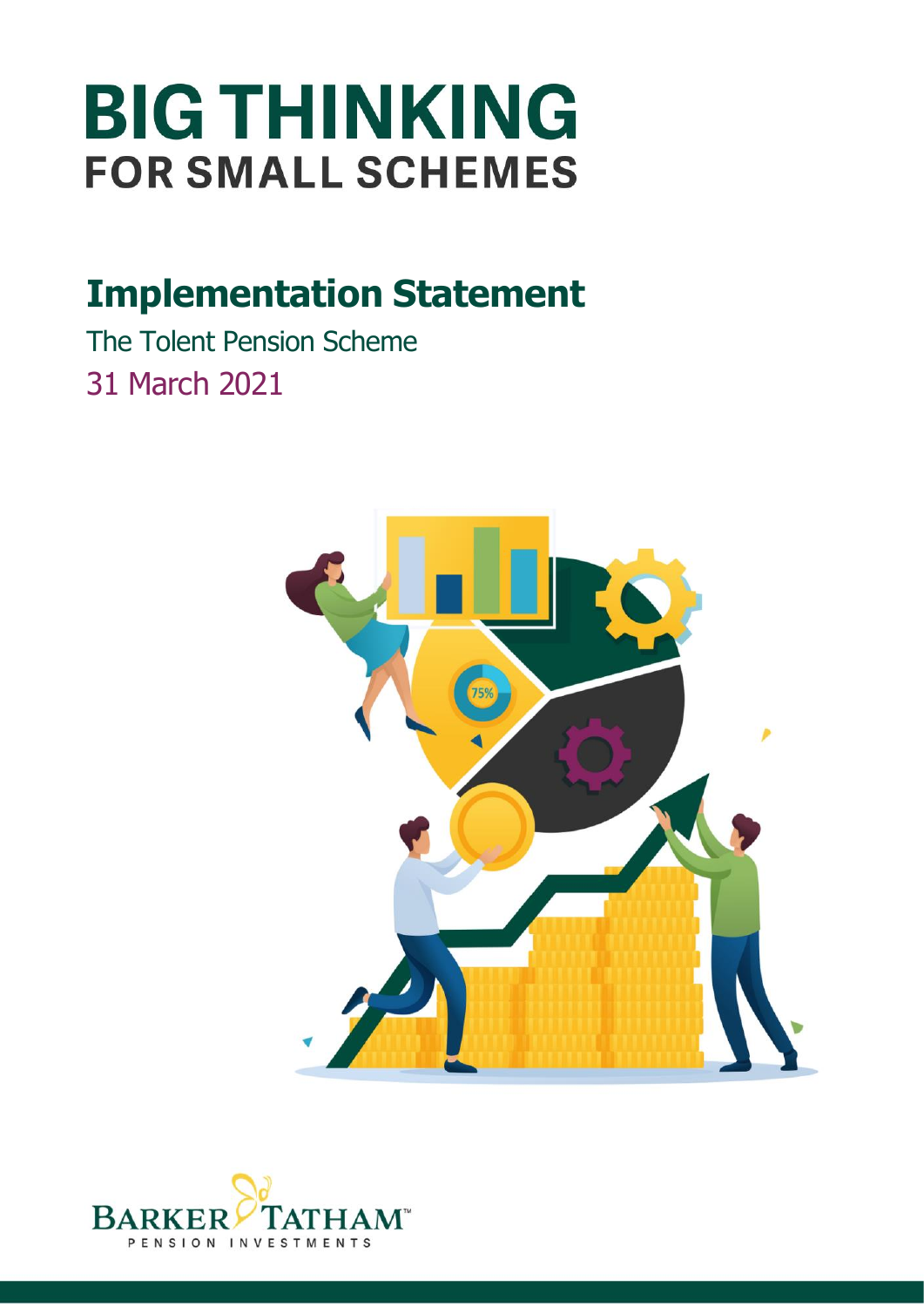### **1. Introduction**

Under regulatory requirements, trustees are required to prepare and review an implementation statement outlining their approach and stewardship dealing with certain specific matters with regards to their Environmental, Social and Governance (ESG) principles outlined in their latest Statement of Investment Principles (SIP).

This Statement sets out the principles governing decisions about the ESG aspect of investment of the assets The Tolent Pension Scheme. In preparing it, the Trustees obtained written reporting on these matters from Barker Tatham Investment Consultants Limited as its investment consultants.

#### **2. ESG Principles**

#### **Environmental, Social and Corporate Governance Policies**

In endeavouring to invest in the best financial interests of the beneficiaries, the Trustees have elected to invest through pooled funds. They acknowledge that they cannot directly influence the environmental, social and governance ("ESG") policies and practices of the companies in which the pooled funds invest. The Trustees also acknowledge that where index tracking pooled vehicles are employed, ESG considerations cannot be taken into account due to the nature of the investment.

In principle, the Trustees believe that ESG factors can have an impact on the performance of its investments and that the management of ESG risks and the exploitation of ESG opportunities, especially in relation to climate change, can add value to the portfolio. To that effect, the Trustees expect their fund managers, where appropriate, to have integrated ESG factors as part of their investment analysis and decision-making process.

Appropriate weight will be given to ESG factors in the appointment of fund managers.

The Trustees believe that the stewardship responsibilities attached to the ownership of shares are important but recognise that investment in pooled funds limits their ability to be fully involved. The Trustees expect their investment managers to report in detail on how they have exercised voting rights attached to shares including across passive equity mandates. Managers are expected to be signatories to the FRC UK Stewardship Code.

The Trustees have not deemed it necessary to survey the members of the scheme on nonfinancial matters in relation to the social and environmental impact of investments as their understanding and knowledge of the membership leads them to believe that members' views would be aligned with those of the Trustees. The Trustees have, however, included a self-select "ethical" investment option for members, that has specific rules on exclusions of certain areas of investment.

The Trustees will rely on information provided by Aviva to monitor funds against their stated ESG policies.

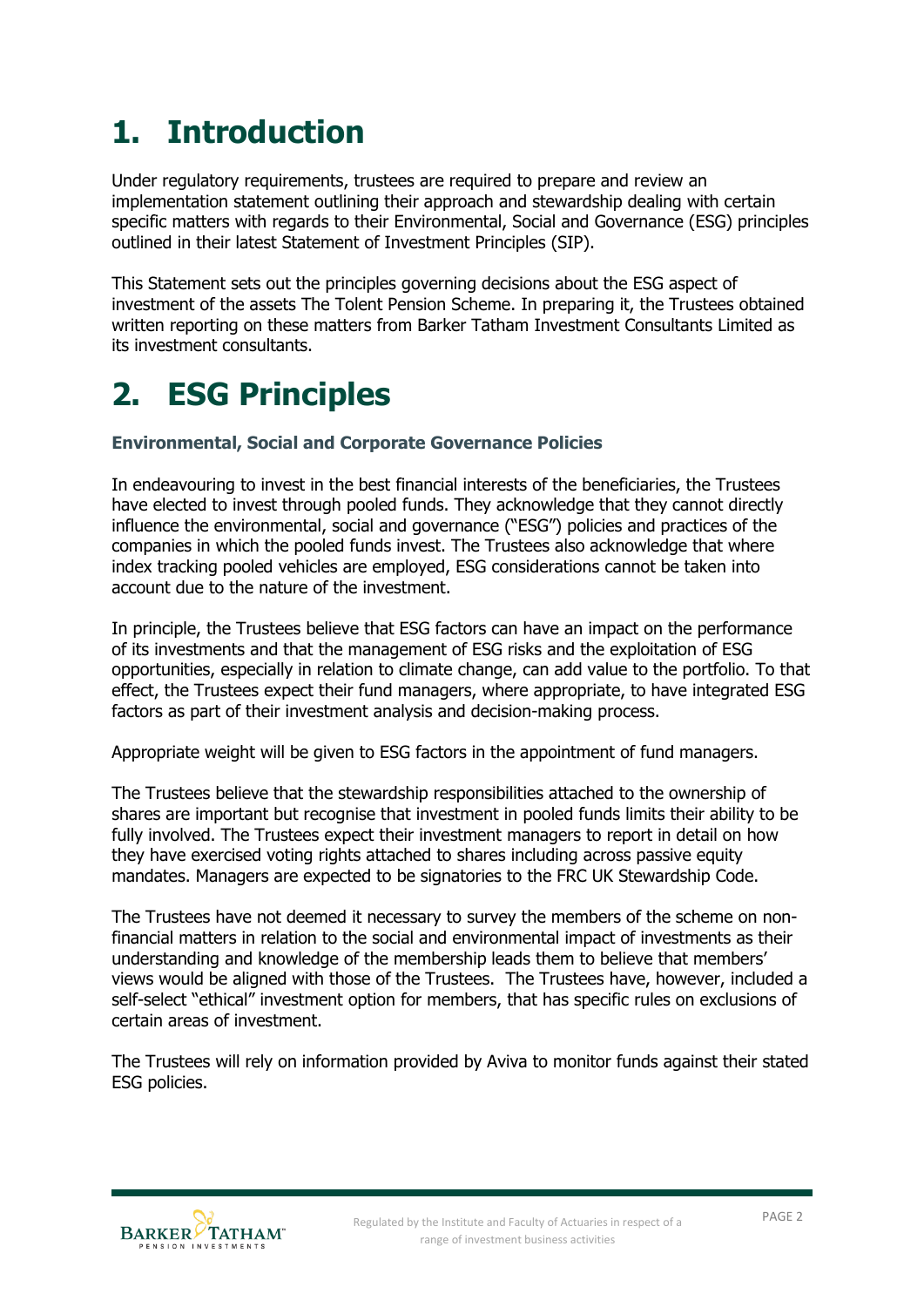Further information on the Trustees' policies can be found in the latest SIP dated September 2019.

In the Trustees' opinion, their policies, as recorded in the SIP, have been followed over the 12-month period to 31 March 2021.

The following pages illustrate how the Trustees, through their fund managers, have followed their stewardship and engagement policies.

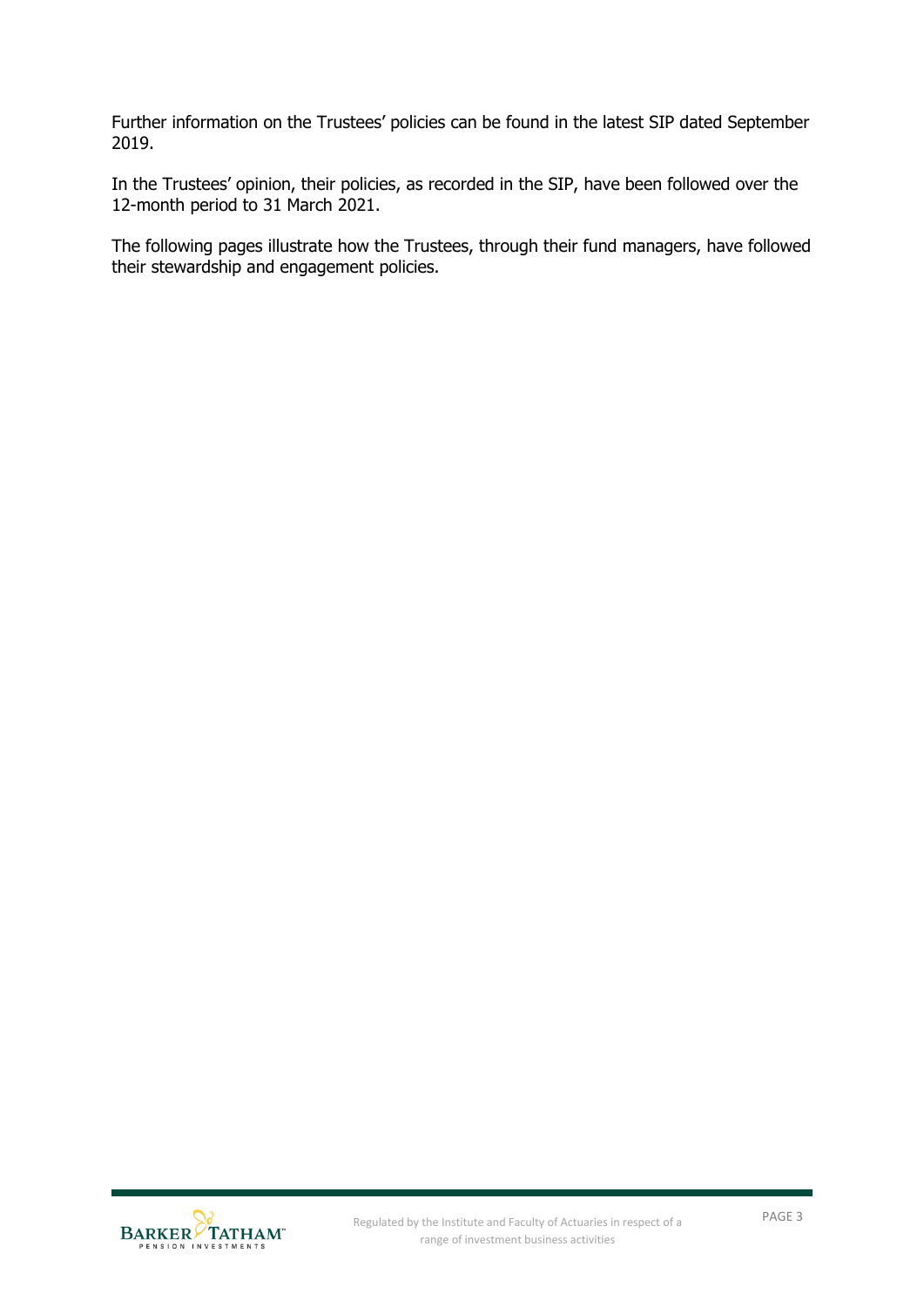#### **3. Investments Attitudes to ESG**

| <b>Fund Manager/Fund</b>       | <b>ESG Description</b>                                                                              |
|--------------------------------|-----------------------------------------------------------------------------------------------------|
| <b>Aviva (DC Section Only)</b> |                                                                                                     |
| <b>Default Funds</b>           | <b>Fund Manager Overview</b><br>$\bullet$                                                           |
| <b>Aviva Pension BlackRock</b> | Aviva Investors recognises and embraces their duty to                                               |
| (50:50) Global Equity          | act as responsible long-term stewards of their clients'                                             |
| <b>Index Tracker Fund</b>      | assets. They claim to hold a deep conviction that                                                   |
|                                | environmental, social and governance (ESG) factors can                                              |
| <b>Aviva Pre-Retirement</b>    | have a material impact on investment returns and client                                             |
| <b>Fixed Interest FP</b>       | outcomes. They believe that being a responsible                                                     |
|                                | financial actor means their investment approach must                                                |
| <b>Aviva Cash Fund FP</b>      | support, and not undermine, the long-term                                                           |
|                                | sustainability of capital markets, economies and society.                                           |
| For completeness we note       | Aviva hold principles and governance publicly available                                             |
| that self-select options are   | in their document titled "Aviva Investors Responsible                                               |
| $available$ – this report      | Investment Philosophy".                                                                             |
| concentrates on the default    |                                                                                                     |
| funds as required by the       | Aviva are strong supporters of the UK stewardship code                                              |
| regulations.                   | that embodies seven principles, which cover:                                                        |
|                                | Institutional investors should publicly disclose their                                              |
|                                | policy on how they will discharge their stewardship                                                 |
|                                | responsibilities.                                                                                   |
|                                | Institutional investors should have a robust policy                                                 |
|                                | on managing conflicts of interest in relation to<br>stewardship which should be publicly disclosed. |
|                                | Institutional investors should monitor their investee                                               |
|                                | companies.                                                                                          |
|                                | Institutional investors should establish clear<br>$\bullet$                                         |
|                                | guidelines on when and how they will escalate their                                                 |
|                                | stewardship activities.                                                                             |
|                                | Institutional investors should be willing to act<br>$\bullet$                                       |
|                                | collectively with other investors where appropriate.                                                |
|                                | Institutional investors should have a clear policy on<br>$\bullet$                                  |
|                                | voting and disclosure of voting activity.                                                           |
|                                | Institutional investors should report periodically on                                               |
|                                | their stewardship and voting activities.                                                            |
|                                |                                                                                                     |
|                                | Aviva explain how they ensure compliance with the                                                   |
|                                | Stewardship Code in their "Stewardship Statement".                                                  |
|                                |                                                                                                     |
|                                | <b>ESG Integration</b><br>$\bullet$<br>Aviva Investments have several things in place to            |
|                                | integrate ESG principles into practice. Firstly, they                                               |
|                                | maintain a Responsible Investment Officer (RIO)                                                     |
|                                | Network with representatives from different asset                                                   |
|                                | classes and regions. The RIO Network act as ESG                                                     |
|                                | integration champions across the business. The Global                                               |
|                                | Responsible Investment (GRI) Team facilitate internal                                               |
|                                | and external training for investment teams on current                                               |
|                                | and emerging ESG trends, risks and opportunities.                                                   |

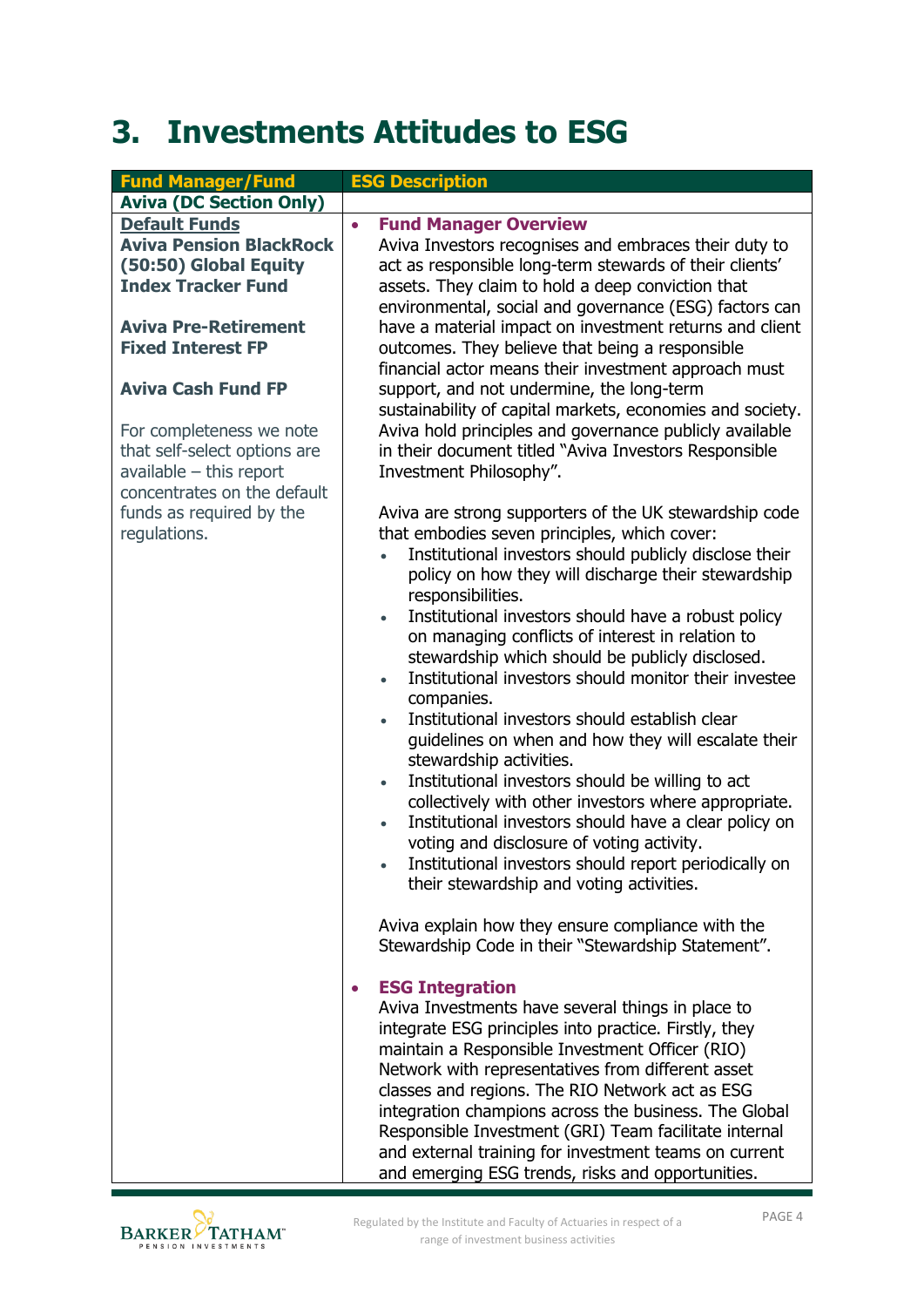| Aviva operates a proprietary ESG data model<br>synthesising internal and external data to provide<br>investment teams an assessment of ESG risks basis.<br>Bespoke ESG integration processes have been<br>developed for their core asset classes and fund<br>strategies including equities, credit, sovereign, multi-<br>asset and real assets. Their investment risk team<br>integrate ESG indictors into portfolio risk reports<br>wherever practicable. Performance against ESG<br>objectives is embedded into investment teams' annual<br>evaluation and compensation framework.                                                                                                                                             |
|----------------------------------------------------------------------------------------------------------------------------------------------------------------------------------------------------------------------------------------------------------------------------------------------------------------------------------------------------------------------------------------------------------------------------------------------------------------------------------------------------------------------------------------------------------------------------------------------------------------------------------------------------------------------------------------------------------------------------------|
| There are three levels to integrating financially material<br>ESG risks into the credit investment process<br>The research team publishes their research,<br>including an ESG rating score, focusing on how the<br>company performs relative to industry peers, and an<br>ESG momentum score, which focuses on the trend<br>in company ESG metrics on a year-on-year basis.<br>Each published credit research note highlights the<br>current MSCI ESG score for the company and<br>analyses a company through an ESG lens.<br>The final part is the integration into the portfolio<br>where the credit portfolio managers use the<br>quantitative ESG scores houses in Aladdin to track a<br>portfolio's ESG score through time. |
| Aviva publishes annual proxy voting guidelines and UK<br>Stewardship Code compliance statements providing<br>details of their responsible investment approach and<br>outlining views on ESG best practice. Furthermore, they<br>avoid or divest positions when unmanaged ESG factors<br>fall outside of their risk tolerance and engagement is<br>deemed unsuccessful. Aviva aims to push market<br>reform by utilising their influence and insights as a large<br>institutional investor to advocate for policy reforms that<br>address market failures and help build more sustainable<br>capital markets.                                                                                                                     |
| <b>Active Ownership (1 year to 31 March 2021)</b><br>Aviva vote globally at all shareholder meetings that they<br>have the legal right to do so and where costs are not<br>prohibitive. They will endeavour wherever practicable,<br>to recall lent stock prior to contentious shareholder<br>meetings when this is considered in clients' best<br>interest. Extensive proactive and reactive engagement<br>are undertaken with management and boards of issuers<br>and borrowers to monitor ESG practices and encourage<br>best practice. Aviva commit to transparency through<br>timely publication of voting records and quarterly and<br>annual reporting of our engagement activities.                                      |